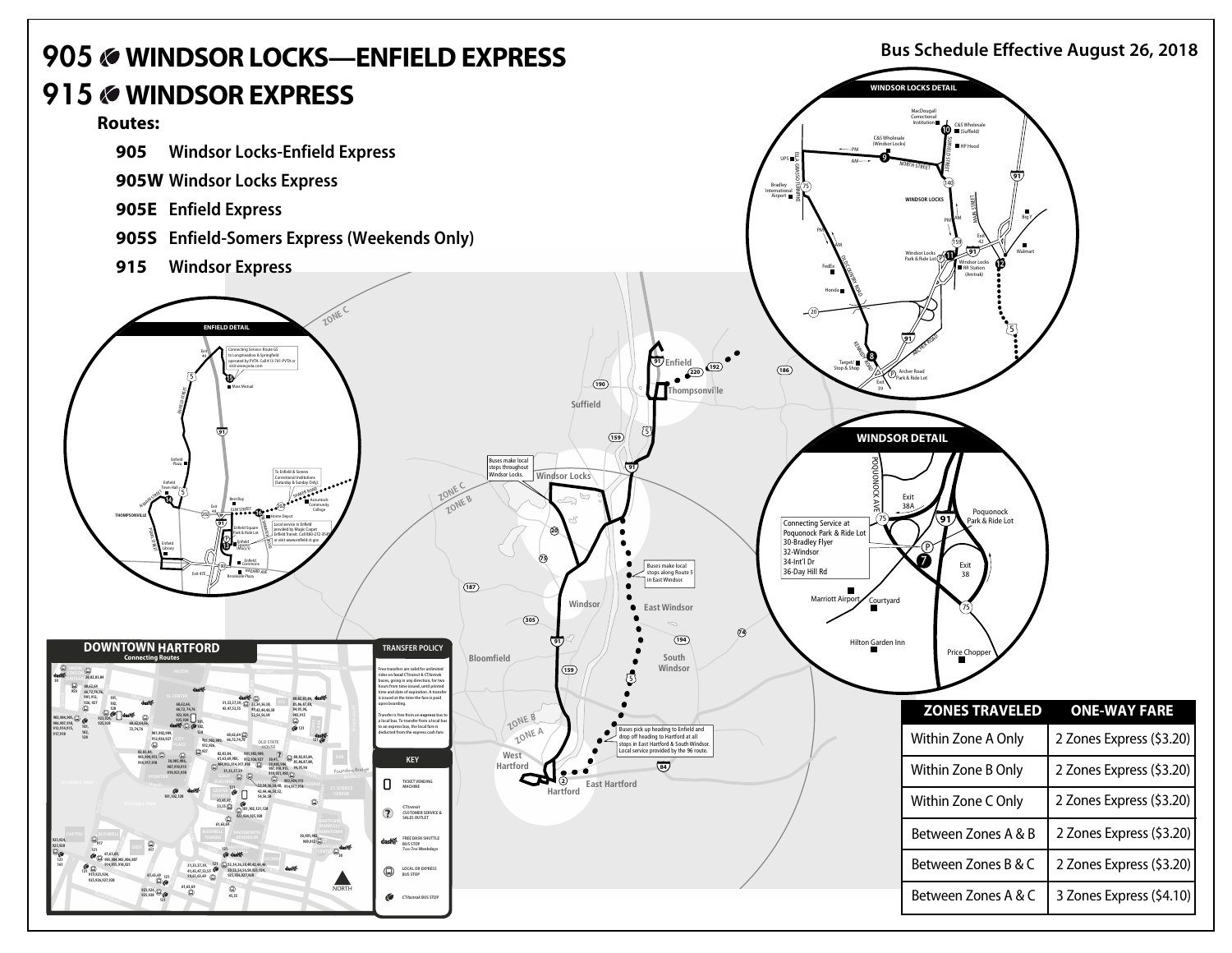## **905 WINDSOR LOCKS—ENFIELDEXPRESS 915 WINDSOR EXPRESS**

## **Routes:**

- **905 Windsor Locks-Enfield Express**
- **905W Windsor Locks Express**
- **905E Enfield Express**
- **905S Enfield-Somers Express (Weekends Only)**
- **915 Windsor Express**



**NOTE:** Magnetically encoded 31-Day Passes are only accepted on Express Route #918, 919, and 950 buses *after* they have been stamped with an expiration date by a CT*transit* farebox.

Magnetically encoded 10-Ride tickets *cannot* be used on Express Route #918, 919, and 950 buses.

CT*transit* Express Routes honor Route #918, 919, and 950 10-Ride tickets and monthly passes at all times.

travel. Refer to the schedule for trips that take the part-time route. **Options for CT***transit* **Express Commuters: Free Shuttles Available Downtown to Make it Easier to Get More Places! See Reverse for Details.**